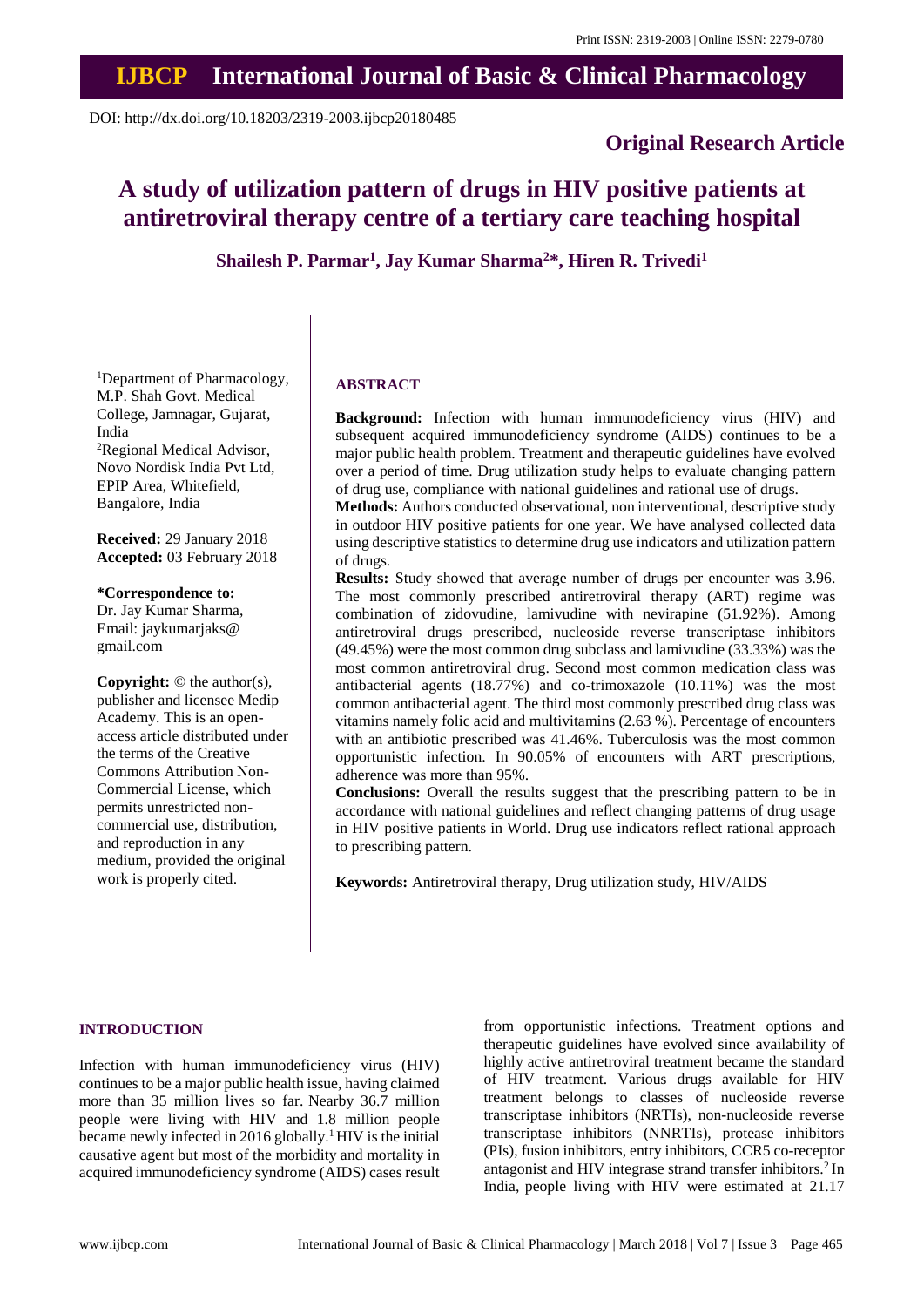lakhs in 2015.<sup>3</sup> National AIDS control programme in India provides various means of prevention, care and treatment through antiretroviral therapy (ART) centres. Adopting changing trends in pharmacotherapy of HIV/AIDS in the world and rational use of drugs are some of the measures to treat and contain HIV/AIDS more effectively. Drug utilization studies are powerful exploratory tools to ascertain role of drugs in society. These studies help to evaluate changing pattern of drug use, compliance with national guidelines and rational use of drugs.<sup>4</sup>

## **METHODS**

This observational, non interventional, descriptive study was carried out after approval from institutional ethics committee of the institute. Authors used a sample consisting 1268 encounters. Duration of study was from March 2015 to February 2016. In this study, authors included HIV positive patients of both sex including pregnant and lactating mother treated as outdoor patients at ART centre of the institute. The diagnosis and line of treatment to be given was decided by the physician in charge of the ART centre. Written informed consent was taken from patients fulfilling study criteria. After interview of patient and review of prescription, data regarding clinical status, opportunistic infections, drugs prescribed etc. were recorded in case record forms. Adherence was determined by asking patient about missed doses and by verifying empty package of ART drugs. The level of adherence was recorded >95% if less than 3 doses missed, 80-95% if 3-12 doses missed and  $<80\%$  if more than 12 doses missed.<sup>5</sup> The data collected was analysed with the help of MS excel using descriptive statistics to determine drug use indicators and utilization pattern of drugs.<sup>5</sup>

#### **RESULTS**

Authors have analyzed data of 1268 prescriptions from 255 patients. Majority of patients were from 20 to 40 years age group (57.25%) and male (61.57%). 64.71 % were started antiretroviral therapy in less than one year duration after diagnosis of HIV infection. Table 1 shows summery of demographic characteristics of patients.

#### **Table 1: Demographic characteristics of patients.**

| <b>Characteristics</b>                                 | No. of patients $(n=255)$ |  |  |  |
|--------------------------------------------------------|---------------------------|--|--|--|
| Age (years)                                            |                           |  |  |  |
| Range                                                  | 6-85 years                |  |  |  |
| Mean age±SD                                            | 38.85±11.22 years         |  |  |  |
| <b>Sex</b>                                             |                           |  |  |  |
| Male                                                   | 157(61.57%)               |  |  |  |
| Female                                                 | 98(38.43%)                |  |  |  |
| Time between diagnosis of HIV infection and initiation |                           |  |  |  |
| of ART                                                 |                           |  |  |  |
| On pre ART management                                  | 33(12.94 %)               |  |  |  |
| $<$ 1 year                                             | 165(64.71 %)              |  |  |  |
| 1-4 years                                              | 37(14.51 %)               |  |  |  |
| >4 years                                               | 20(7.84 %)                |  |  |  |
| <b>Based on PI in regime</b>                           |                           |  |  |  |
| Non-PI based regime                                    | 215(84.31%)               |  |  |  |
| PI based regimes                                       | 7(2.75%)                  |  |  |  |
| Not receiving ART regimes                              | 33 (12.94 %)              |  |  |  |
| <b>Treatment duration</b>                              |                           |  |  |  |
| $<$ 5 years                                            | 175 (68.63 %)             |  |  |  |
| $>5$ years                                             | 47(18.43 %)               |  |  |  |

The medication class most commonly prescribed was antiretroviral agents (74.18%). Prescribing pattern of subclass of antiretroviral agents was nucleoside reverse transcriptase inhibitors (49.45%) followed by non nucleoside reverse transcriptase inhibitors (23.86%) and protease inhibitors(0.87%) (Table 2). The most commonly prescribed antiretroviral agent was lamivudine (33.33%), followed by zidovudine (20.09%), nevirapine (18.23%). Ritonavir boosted atazanavir (1%) was preferred protease inhibitor (Figure 1).



**Figure 1: Percentage of each antiretroviral drug among total antiretroviral drugs prescribed.**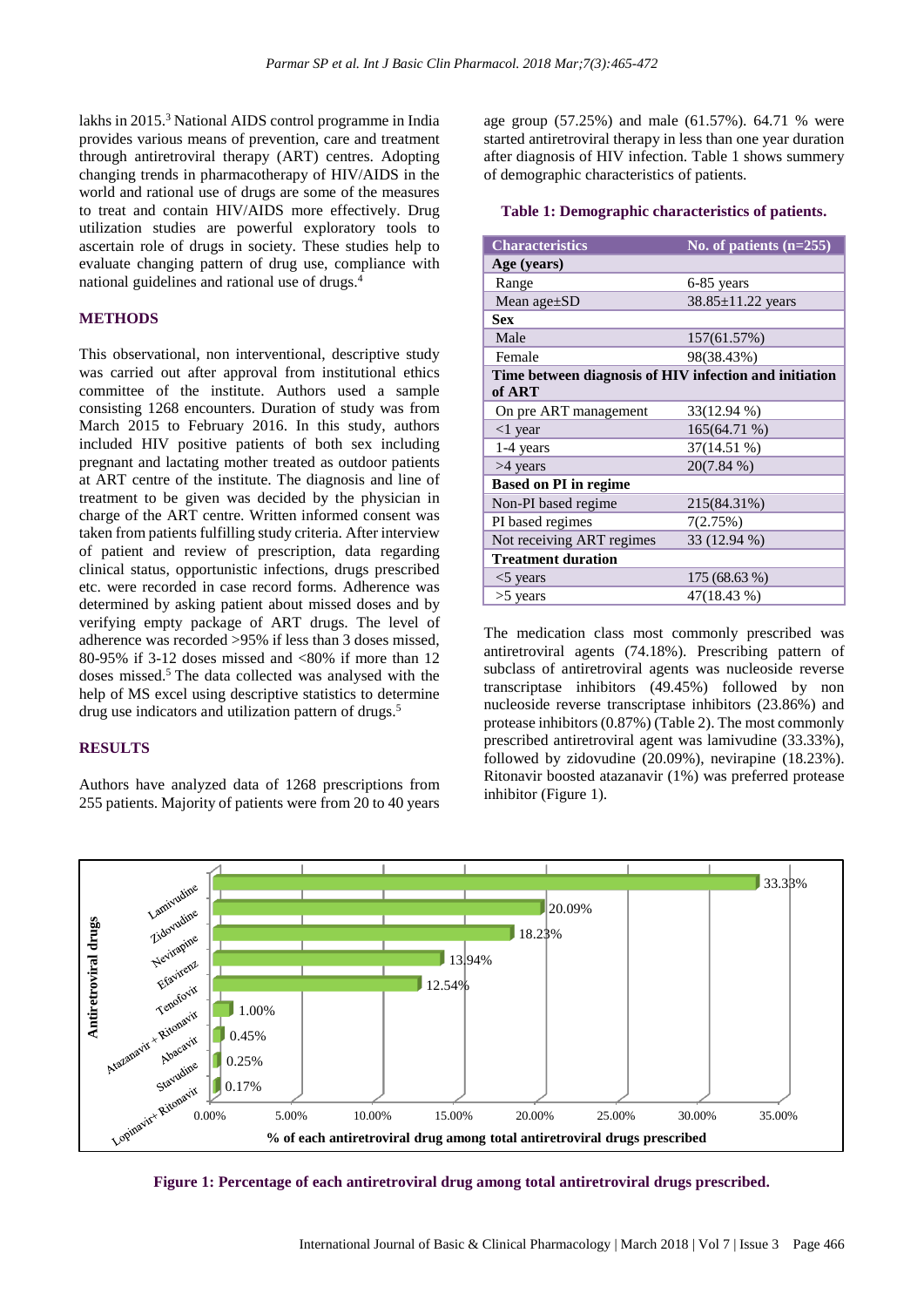| Table 2: Prescribing pattern of drugs used in HIV positive patients. |  |  |  |  |  |  |
|----------------------------------------------------------------------|--|--|--|--|--|--|
|----------------------------------------------------------------------|--|--|--|--|--|--|

| <b>Drugs</b>                                       | No. of drugs prescribed (n=4837) | Percentage |
|----------------------------------------------------|----------------------------------|------------|
| 1. Antiretroviral agents                           | 3588                             | 74.18%     |
| a) Nucleoside reverse transcriptase inhibitors     | 2392                             | 49.45%     |
| Zidovudine                                         | 721                              | 14.91%     |
| Stavudine                                          | 9                                | 0.19%      |
| Lamivudine                                         | 1196                             | 24.73%     |
| Abacavir                                           | 16                               | 0.33%      |
| Tenofovir                                          | 450                              | 9.30%      |
| b) Non-nucleoside reverse transcriptase inhibitors | 1154                             | 23.86%     |
| Nevirapine                                         | 654                              | 13.52%     |
| Efavirenz                                          | 500                              | 10.34%     |
| c) Protease inhibitors                             | 42                               | 0.87%      |
| Atazanavir (ritonavir boosted)                     | 36                               | 0.74%      |
| Lopinavir (ritonavir boosted)                      | 6                                | 0.12%      |
| 2. Other antimicrobial agents                      |                                  |            |
| a) Antiviral drugs- Acyclovir                      | $\mathbf{1}$                     | 0.02%      |
| b) Anti bacterial agents                           | 908                              | 18.77%     |
| <b>Antitubercular drugs</b>                        | 393                              | 8.12%      |
| Isoniazid                                          | 89                               | 1.84%      |
| Rifampicin                                         | 89                               | 1.84%      |
| Pyrazinamide                                       | 89                               | 1.84%      |
| Ethambutol                                         | 89                               | 1.84%      |
| Streptomycin                                       | 37                               | 0.76%      |
| Other antibacterial agents                         | 515                              | 10.65%     |
| Co-trimoxazole                                     | 489                              | 10.11%     |
| Amoxicillin+ Clavulinic acid                       | $\overline{c}$                   | 0.04%      |
| Cefixime                                           | 6                                | 0.12%      |
| Azithromycin                                       | 13                               | 0.27%      |
| Doxycycline                                        | $\overline{4}$                   | 0.08%      |
| Norfloxacin                                        | $\mathbf{1}$                     | 0.02%      |
| c) Antifungal agents                               | 22                               | 0.45%      |
| Fluconazole                                        | 9                                | 0.19%      |
| Clotrimazole cream                                 | 13                               | 0.27%      |
| d) Antiprotozoal agents                            | 8                                | 0.17%      |
| Metronidazole                                      | 6                                | 0.12%      |
| Chloroquine                                        | 1                                | 0.02%      |
| Nitazoxanide                                       | $\mathbf{1}$                     | 0.02%      |
| 3. Vitamins                                        | 127                              | 2.63%      |
| Inj. Neurobion                                     | $\overline{2}$                   | 0.04%      |
| Folic acid                                         | 38                               | 0.79%      |
| Multivitamins                                      | 87                               | 1.80%      |
| 4. Haematinics-Ferrous sulphate                    | 48                               | 0.99%      |
| 5. Miscellaneous drugs                             | 135                              | 2.79%      |

Combination of zidovudine, lamivudine with nevirapine (51.92%) was the most commonly prescribed ART regime followed by tenofovir, lamivudine with efavirenz (34.62%) and zidovudine, lamivudine with efavirenz  $(7.11\%)$ .

Figure 2 shows prescribing pattern of ART regimes. Second most common medication class was antibacterial agents (18.77%). The most common antibacterial agent used was co-trimoxazole (10.11%), followed by antitubercular agents (8.12%). The third most commonly prescribed drug class was vitamins namely folic acid and multivitamins (2.63%) followed by haematinic drugs (0.99%). Table 2 shows prescribing pattern of drugs. Miscellaneous drugs in Table 2 include paracetamol (0.81%), cetrizine (0.76%), famotidine (0.58%), GBHC lotion (0.08%), domperidone (0.06%), albendazole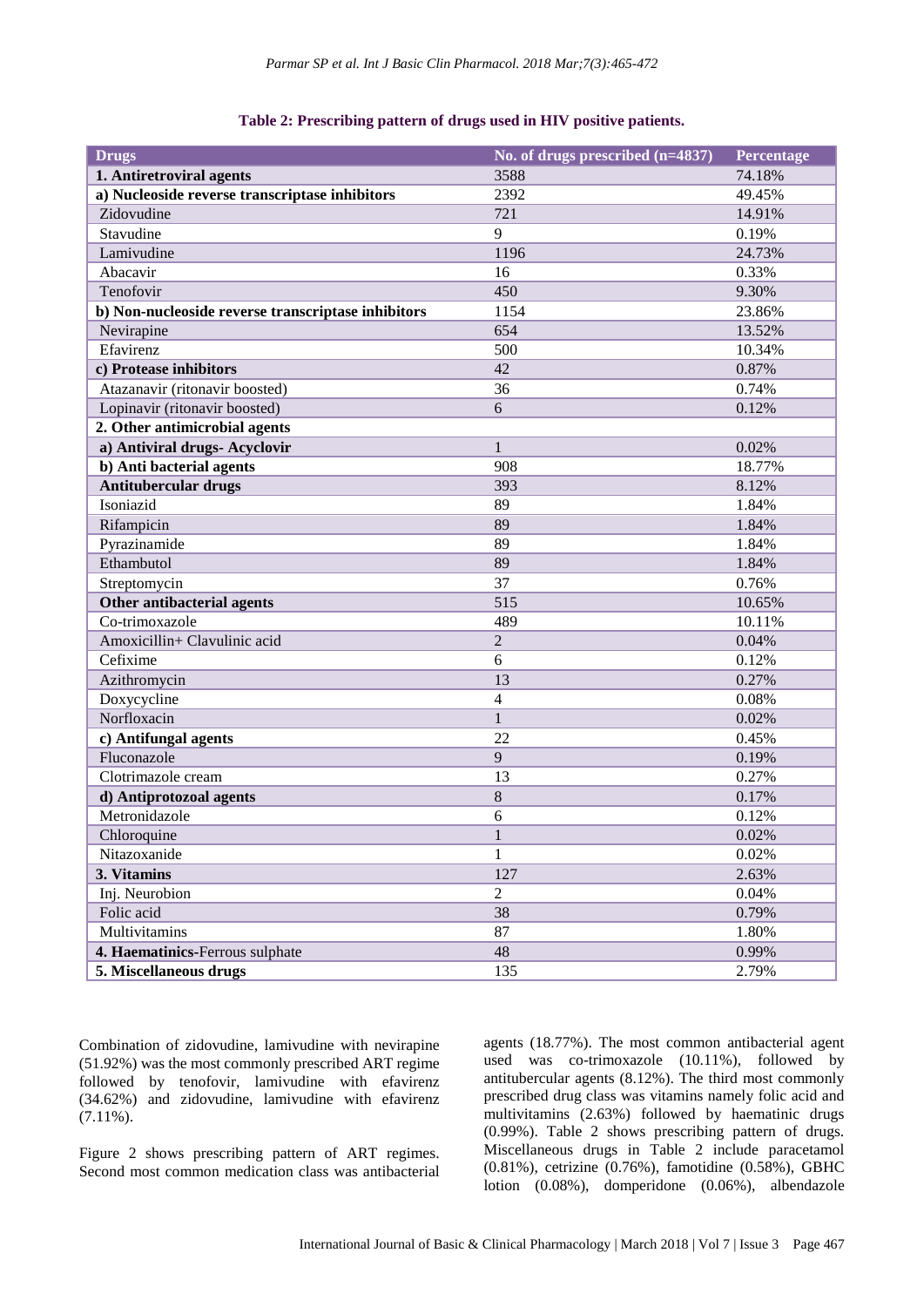(0.06%), diclofenac (0.04 %), calcium (0.29%), phenytoin (0.02%) atenolol (0.02%), amlodipine (0.02%), deriphylline (0.02%) and calamine lotion (0.02%).





## **Table 3: Summary of drug use indicators.**

| indicators                                              | <b>Indicator</b>  |  |
|---------------------------------------------------------|-------------------|--|
|                                                         | <b>statistics</b> |  |
| 1. Prescribing indicators                               |                   |  |
| Average number of drugs prescribed                      | 3.96              |  |
| % of encounters with an antibiotic<br>prescribed        | 41.46%            |  |
| % of encounters with injections<br>prescribed           | 0.81%             |  |
| % of drugs prescribed by generic name                   | 89.85%            |  |
| % of drugs prescribed from essential<br>medicine list   | 90.91%            |  |
| 2. Patient care indicators                              |                   |  |
| Average consulting time (min)                           | 12.11             |  |
| Average dispensing time (sec)                           | 69.30             |  |
| % of drug dispensed                                     | 94.11%            |  |
| Patient knowledge of correct dosage                     | 92.94%            |  |
| 3. Facility indicators                                  |                   |  |
| Availability of essential medicine list or<br>formulary | Yes               |  |
| Key drugs available                                     | 93.18%            |  |

The average number of drugs per encounter was 3.96 in this study with maximum number of drugs prescribed in a prescription was 12. Table 3 shows summary of drug use indicators.<sup>5</sup> In 90.05% of encounters with ART prescriptions, adherence was >95%.

In 8.61% and 0.5% of total encounters, adherence was 80- 95% and <80% respectively. Tuberculosis was the most common opportunistic infection. Table 4 shows summary of opportunistic infections.

#### **Table 4: Occurrences of opportunistic infections among HIV positive patients.**

| <b>Opportunistic infections</b>           | <b>Percentage</b> |
|-------------------------------------------|-------------------|
| <b>Tuberculosis</b>                       | 59.33%            |
| <b>Upper Respiratory tract infections</b> | 16.67%            |
| Skin infections                           | 1.33%             |
| Diarrhoea                                 | 6.00%             |
| Sexual transmitted diseases               | 2.00%             |
| Lower respiratory infections              | 0.67%             |
| Urinary tract infection                   | 0.67%             |
| <b>Fungal infections</b>                  | 12.00%            |
| a) Candidiasis                            | 3.33%             |
| b) Tinea                                  | 8.00%             |
| c) Actinomycosis                          | 0.67%             |
| Warts                                     | 0.67%             |
| <b>Scabies</b>                            | 0.67%             |

#### **DISCUSSION**

Majority of patients in this study belonged to the age group of 20-40 years (mean age of 38.85 years). Higher prevalence among these economically productive and sexually active group is in consonance with other studies.6-9 Majority of patients were males (61.57%)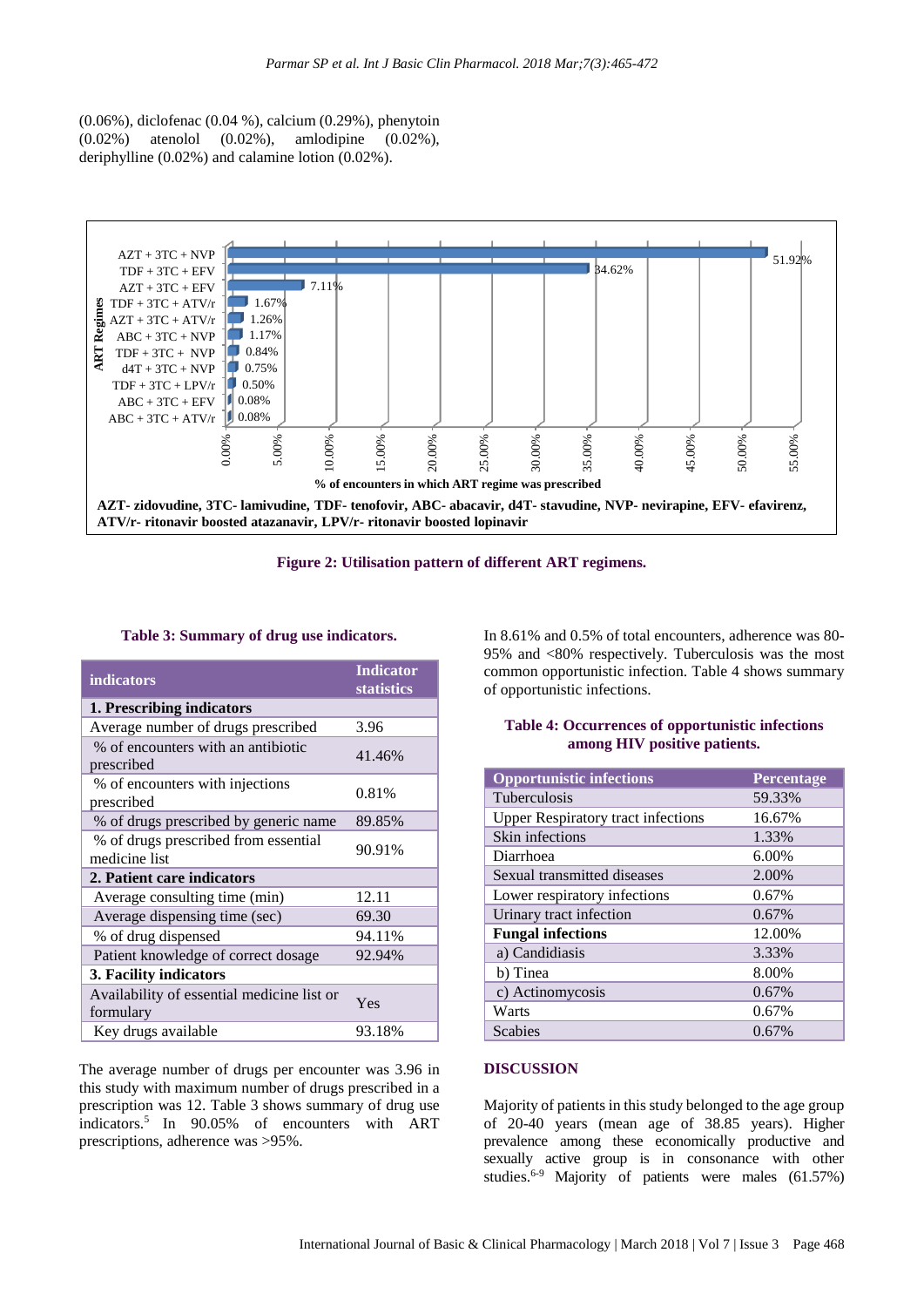compared to females. Similar higher HIV seropositivity among male was seen in other studies. $6-8$ 

In thisstudy, 87.06% patients were receiving antiretroviral drugs and 12.94% were under pre ART management, who were not receiving antiretroviral drugs. In similar study by Jiyo et al, 48% patients were not receiving ART.<sup>6</sup> Change in CD4<sup>+</sup> count criteria for initiation of ART in recent ART guideline by national AIDS control organization (NACO) can be the reason for less percentage of patients under pre ART management in this study compared to other study. In 2007 ART guidelines by NACO, CD4<sup>+</sup> count criterion for initiation of ART was <200 cells/ $mm<sup>3</sup>$  for WHO clinical staging 1 and 2. For WHO clinical staging 3, criterion was "consider initiating ART if CD4+ count was <350cells/mm<sup>3</sup> and start ART if count was <200cells/mm<sup>3</sup> ."<sup>10</sup> In 2013 guideline for ART by NACO, these criteria were changed to "start ART if CD4+ count  $<$ 350cells/mm<sup>3</sup> in patients with WHO clinical staging 1 or 2 and start ART irrespective of CD4<sup>+</sup> count in patients with WHO staging 3 or 4."<sup>5</sup>

In this study, majority of patients (64.71%) were started antiretroviral therapy in less than one year duration after diagnosis of HIV infection. Mean duration between diagnosis of HIV infection and initiation of ART was 12.91 months. The findings are in consonance with other study.<sup>9</sup> Timely ART initiation decreases morbidity and mortality in HIV positive patients. Follow-up after diagnosis of HIV infection, pre ART management and counselling make timely ART initiation possible.

Before the availability of antiretroviral therapy, median survival after diagnosis of AIDS was  $12$  to  $18$  months.<sup>11</sup> This has changed dramatically since the advent of ART which has significantly decreased mortality and morbidity. In this study, majority of patients were receiving ART since less than 5 years duration. The finding is in consonance with other studies. $6,12$ 

Majority of patients (84.31%) were on non PI based regime. This finding is in accordance with other studies.<sup>6,9</sup> As per the ART guideline 2013 by NACO, PI-based regime is to be used as second line regime.<sup>5</sup> PI-based regimes can pose challenges, such as a more complex dosing schedules, drug interactions, toxicities and increase in  $cost.^{2,5}$ 

In this study, the most common ART regime prescribed was the combination of zidovudine with lamivudine and nevirapine (51.92%) followed by tenofovir with lamivudine and efavirenz (34.62%), zidovudine with lamivudine and efavirenz (7.11%). The above findings are in accordance with national guidelines for antiretroviral therapy 2013 by NACO, which recommends zidovudine with lamivudine and nevirapine as the first choice.<sup>5</sup> The study conducted by Hasabi et al, showed similar findings.<sup>8</sup> This study finding differs from other previous studies in which stavudine based regimes were among commonly prescribed regime.6,7 Since 2006, the World Health Organization has encouraged countries to transition away from first-line ART containing stavudine, due to well recognized toxicities including lactic acidosis, lipodystrophy, and peripheral neuropathy. The ART guidelines 2010 by WHO solidified this recommendation, stating that "countries should take steps to progressively reduce the use of stavudine in first-line regimes." In lieu of stavudine, the WHO and other expert bodies recommended first-line adult ART that utilized an NRTI backbone of either zidovudine or tenofovir.13-15 These recommendations were adopted in national ART guideline  $2013$  by NACO.<sup>5</sup>Thus this study showed decrease in usage of stavudine based regimes compared to previous studies.

In this study, usage of tenofovir based regimes was higher compared to previous studies.6,7 These findings are also in consonance with recommendation by guidelines and changing trend of usage of nucleoside reverse transcriptase inhibitors in other countries.<sup>14,16</sup> The study by Oreagba et al, showed prescribing pattern of zidovudine + lamivudine + nevirapine (53.71%) followed by tenofovir + emtricitabine + efavirenz  $(15.78%)$  and zidovudine + lamivudine + efavirenz  $(7.34\%)$ .<sup>17</sup> This difference in prescribing rates of various regimes may be due to difference between the guidelines for antiretroviral therapy in various countries.

In this study, the drug class most commonly prescribed to HIV positive patients was antiretroviral agents (74.18%), with nucleoside reverse transcriptase inhibitors  $(49.45\%)$ , non-nucleoside reverse transcriptase inhibitors (23.86%) and protease inhibitors (0.87%). The drug classes most commonly prescribed to HIV positive patients were antiretroviral agents (39%), with nucleoside reverse transcriptase inhibitors (25.96%), non-nucleoside reverse transcriptase inhibitors (12.14%) and protease inhibitors  $(0.90\%)$  in the study conducted by Jiyo et al.<sup>6</sup> Change in the criteria for initiation of antiretroviral therapy in HIV positive patients explains higher proportion of antiretroviral drugs usage in this study.5,10

Highly active ART (HAART) includes use of a treatment combination, which contains at least one protease inhibitor or non nucleoside reverse transcriptase inhibitor or three or more nucleoside reverse transcriptase inhibitors. Nucleoside reverse transcriptase inhibitors remain the backbone of ART as shown by various studies.<sup>14,16</sup> Thus nucleoside reverse transcriptase inhibitors were the most commonly prescribed antiretroviral drugs in this study. Usage of protease inhibitors or non nucleoside reverse transcriptase inhibitors in HAART differs in various countries and at various time points.16,18 Protease inhibitor based regimes cause more intolerance/adverse effects and non nucleoside reverse transcriptase inhibitor based regimes has higher rate of immunologic failure.<sup>19</sup> Because of side effects, dosage and drug interactions, non nucleoside reverse transcriptase inhibitors are preferable to protease inhibitors in HAART combinations. As per world health organization recommendation, first line ART should be one non nucleoside reverse transcriptase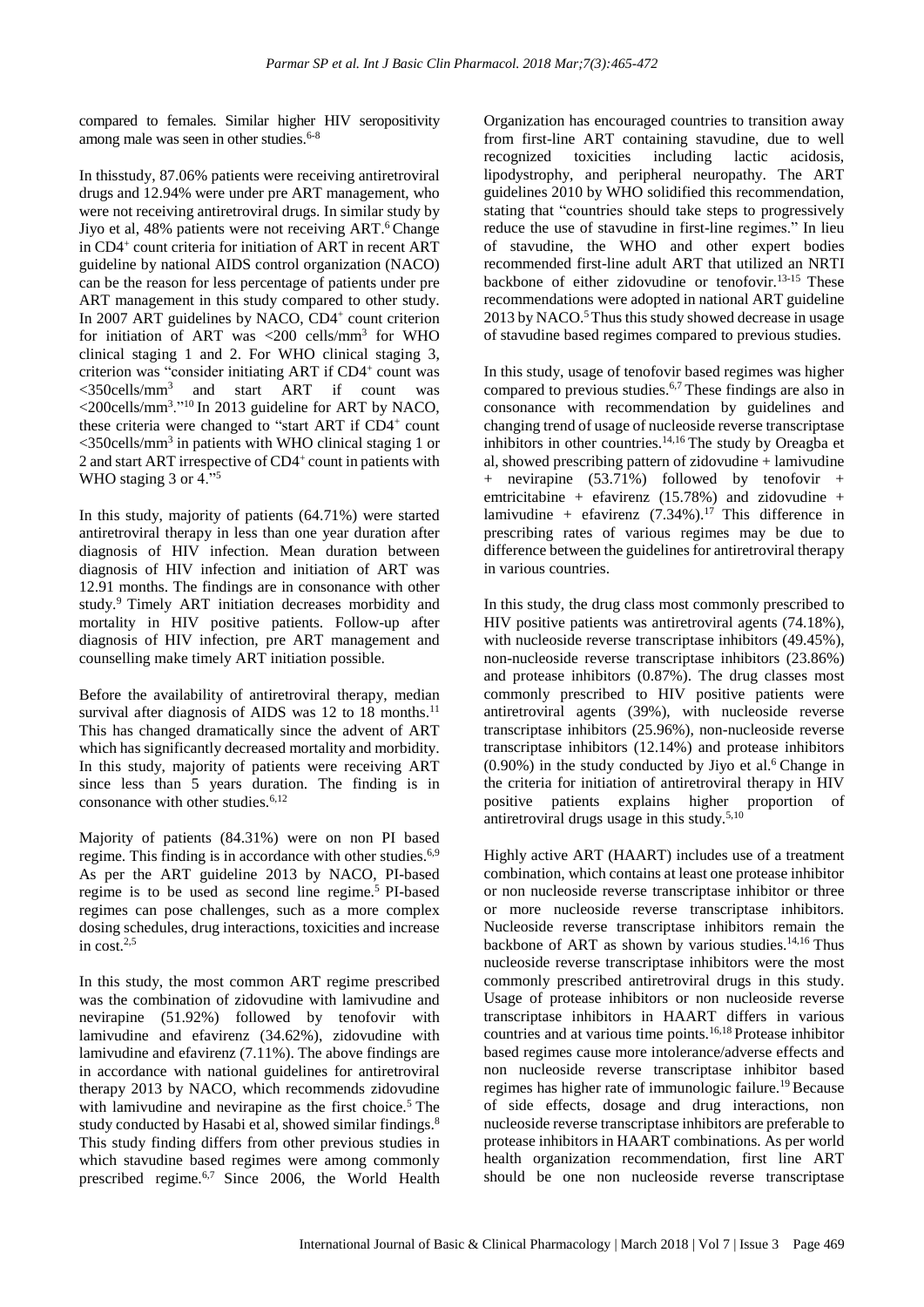inhibitor with two nucleoside reverse transcriptase inhibitors. These recommendations were adopted in national guidelines for ART 2013.<sup>5</sup> Thus non nucleoside reverse transcriptase inhibitors remained second most commonly prescribed antiretroviral drugs in this study followed by protease inhibitors.

Like in the other studies, among antiretroviral agents, the most commonly prescribed nucleoside reverse transcriptase inhibitor and non nucleoside reverse transcriptase inhibitor were lamivudine (33.33%) and nevirapine (18.23%) respectively.6,20 Among nucleoside reverse transcriptase inhibitors, lamivudine was the most frequently prescribed drug followed by zidovudine in the ART regimes. These findings are in consonance with findings of other studies.6,7,19 Higher usage of lamivudine can be due to its good safety profile and its ability to restore susceptibility to zidovudine and tenofovir.<sup>2</sup>

The most common prescribed protease inhibitor in this study was ritonavir boosted atazanavir (1.00%), which was ritonavir boosted lopinavir in previous similar studies.<sup>6,21</sup> The availability of atazanavir during 2004 was followed by a rapid switch in protease inhibitor prescription patterns, mainly as a result of simplification strategies, in an attempt to ameliorate lipid abnormalities and reduce the pill burden in the world.

Usage of tenofovir (12.54%) and efavirenz (13.94%) was higher in comparison to previous similar study.<sup>6</sup> Tenofovir and efavirenz have convenient dosage schedule. This changing trend of increase usage of tenofovir and efavirenz was also seen in other countries.14,16

In this study, antibacterial agents (18.77%) were the second most common class of drugs prescribed. The most common antibacterial agent used was co-trimoxazole (10.11%), followed by antitubercular agents (8.12%). These findings are in consonance with other studies. $6,17,22$ Use of co-trimoxazole is justifiable as it is recommended for chemoprophylaxis against Pneumocystis jiroveci infection.<sup>5,23</sup>Tuberculosis (TB) is the leading opportunistic disease and cause of death in patients with HIV infection.24,25Given the high rates of TB-HIV co-infection, higher usage of antitubercular agents is justifiable.

Like other studies, the third most commonly prescribed drug class in this study was vitamins namely folic acid and vitamin B complex tablets followed by haematinic drugs.6,22

The efficacy of antiretroviral therapy in suppressing viral replication and delaying progress of AIDS is related to strict adherence to the treatment. Optimal adherence to the recommended regimes should be >95% to avoid development of antiretroviral drug resistance. In this study optimal adherence of >95% was achieved in majority of encounters (90.05%). These findings are in consonance with findings of other Indian studies.<sup>6,26</sup> Several factors could explain the good adherence in this study. First, treatment was free of charge for all the patients. Second, good drug procurement and distribution practices in this ART centre avoided disruption of drug supply. Both points have been shown to be a significant cause of drug resistance and ARV failure in Uganda.<sup>27</sup> Third, this patients were adequately counselled for improving adherence by counsellors in this ART centre. Counselling is an important factor for improving adherence to antiretroviral therapy in HIV positive patients.<sup>28</sup>

Human Immunodeficiency viruses are the initial causative agents in AIDS, but most of the morbidity and mortality in AIDS cases result from opportunistic infections. In this study, among all opportunistic infections, tuberculosis (59.33%) was found to be the most common opportunistic infection, followed by upper respiratory tract infections (16.67%) and fungal infections (11.33%). The findings are in consonance with similar study.<sup>6</sup>Majority of studies from India and other countries have found tuberculosis to be the most common opportunistic infection among people with HIV infection.<sup>24,25</sup> Understanding HIV-TB co-infection is of great importance because of increasing prevalence of co-infection, severity of clinical presentation of TB in HIV-positive patients, rapid progression of HIV disease in TB patients and challenges in treatment of co-infected patients due to drug interactions and immune reconstitution syndrome.

The average number of drugs in a prescription is an important indicator for the standard of prescribing. As per the world medicines situation by WHO, the average number of drugs per prescription was 2.39. The study of prescribing pattern in OPD in tertiary care teaching hospital conducted in central India showed 2.38 drugs per prescription.<sup>29</sup> The average number of drugs per encounter was 3.96 in this study with range of number of drugs prescribed was 1 to 12. The results are in accordance with the similar study, in which average number of drugs per encounter was 4.26.<sup>6</sup> The average number of drugs in a prescription in this study was higher than that as per the world medicines situation by the WHO.<sup>30</sup> The higher average in prescriptions of HIV positive patients is not surprising as multidrug treatment for HIV/AIDS is recommended approach. Also HIV infection is associated with various opportunistic infections. So poly-pharmacy is quite relevant.<sup>31</sup>

Most of the drugs were prescribed in oral formulation. Only 0.81% drugs were prescribed in injection formulation and 0.37% was for topical use. Previous study showed similar findings.<sup>6</sup> The study of prescribing pattern at OPD in tertiary care teaching hospital conducted in central India showed 5% drugs prescribed were in injection formulation. This is a far below and favourable figure in comparison to that set forth by WHO in this concern i.e.  $\langle 10\% \cdot \frac{29}{9}$  In this study, 89.85 % drugs were prescribed by generic name and 10.15% drugs were prescribed by brand names. Among all the prescribed drugs only tablet cotrimoxazole and injection neurobion were prescribed by brand name. The drugs prescribed from National List of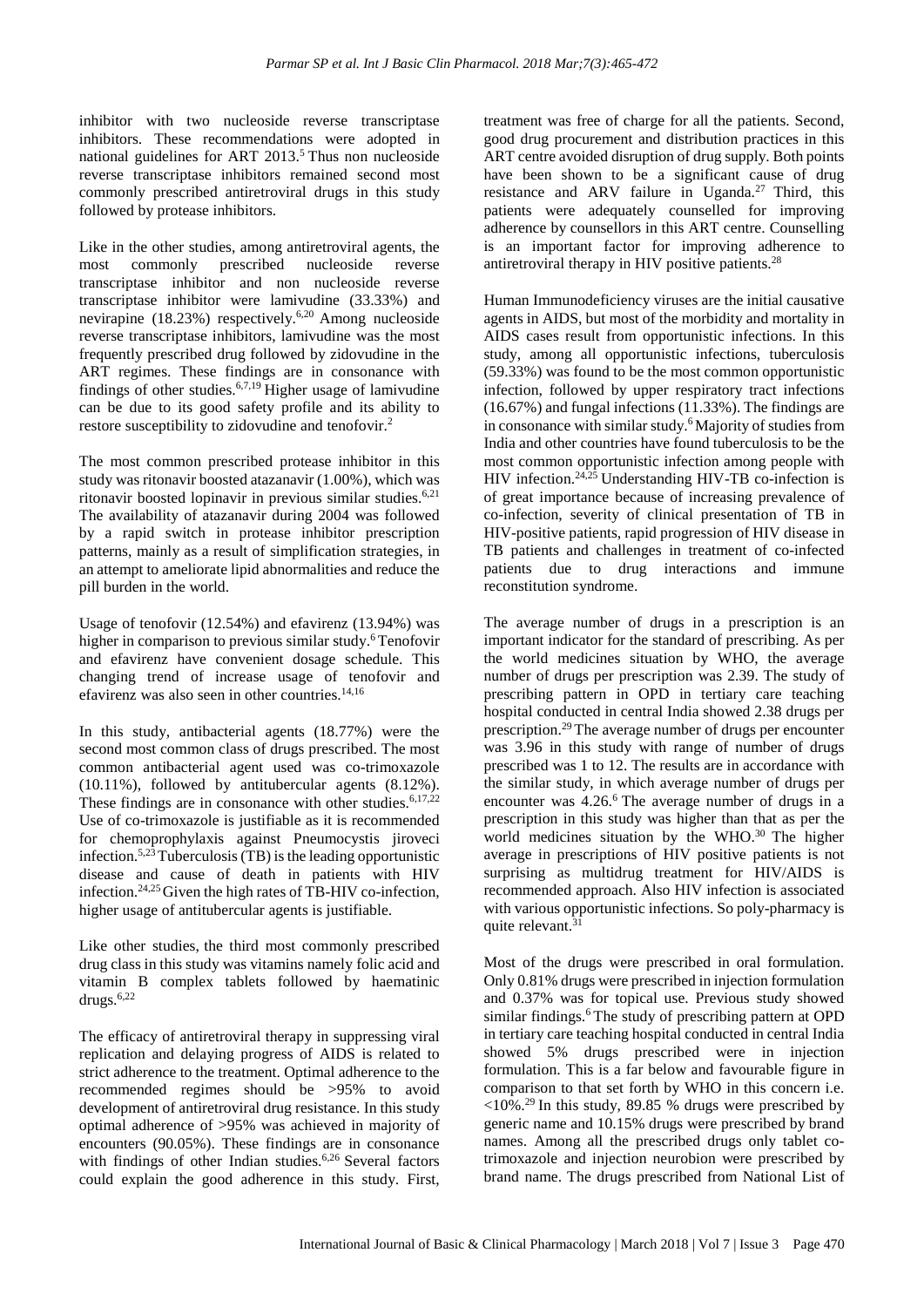Essential Medicines 2015 were 90.91%.<sup>32</sup> It points towards rational prescription practices. Use of drugs from the essential drug list should be promoted for optimal use of limited financial resources, to have acceptable safety and to satisfy the health needs of the majority of the population.<sup>33</sup>

## **ACKNOWLEDGEMENTS**

Authors would like to thank to all staff members of ART Centre, G. G. G. Hospital for their cooperation for successful completion of study.

*Funding: No funding sources Conflict of interest: None declared Ethical approval: The study was approved by the Institutional Ethics Committee*

#### **REFERENCES**

- 1. UNAIDS. UNAIDS factsheet, 2017. Available at: http://www.unaids.org/sites/default/files/media\_asset/ UNAIDS\_FactSheet\_en.pdf. Accessed 01 November 2017.
- 2. Flexner C. Antiretroviral agents and treatment of HIV Infection. In: Burton LL, ed. Goodman and Gillman's The Pharmacological Basis of Therapeutics.  $12<sup>th</sup>$  Ed. New York, NY: McGraw-Hill; 2011:1623-1664.
- 3. National AIDS Control Organization. NACO annual report 2016-17, 2017. Available at: http://naco.gov.in/sites/default/files/NACO%20ANN UAL%20REPORT%202016-17.pdf. Accessed 01 November 2017.
- 4. World Health Organization. Introduction to Drug Utilization Research. Geneva: World health organization; 2003.
- 5. National AIDS Control Organisation. Antiretroviral Therapy Guidelines for HIV-Infected Adults and Adolescents: May 2013. New Delhi: Ministry of Health and Family Welfare Government of India; 2013.
- 6. Jiyo C, Suthar SD, Dholaria NK, Chavda DA, Bhansali NB, Gosai TR, et al. Drug utilization study of HIV positive patients registered with antiretroviral therapy centre of a tertiary care hospital. J Clin Exp Res. 2013;1(1):12-9.
- 7. Prakash-Raju GJK, Chowta MN, Rather ZA, Mubeen F. The Pattern of the Initial Anti-retroviral Drug Regimes in HIV Patients at a Tertiary Care Hospital. J Clin Diagn Res. 2012;6(7):1178-80.
- 8. Hasabi IS, Shivashankarappa AB, Kachapur C, Kaulgud RS. A Study of Compliance to Antiretroviral Therapy among HIV Infected Patients at a Tertiary Care Hospital in North Karnataka. J Clin Diagn Res. 2016 May;10(5):27-31.
- 9. Patrikar S, Subramaniam S, Vasudevan B, Bhatti V, Kotwal A, Basannar D, et al. AIDS & Clinical Profile of HIV Patients on Second Line Antiretroviral Therapy: The Indian Experience. J AIDS Clin Res. 2015;6(5):1-5.
- 10. National AIDS Control Organization. Antiretroviral Therapy Guidelines for HIV-Infected Adults and Adolescents Including Post-Exposure Prophylaxis May 2007. New Delhi: Ministry of Health and Family Welfare Government of India; 2007.
- 11. Mocroft A, Johnson MA, Philips AN. Factors affecting survival in patients with acquired immune deficiency syndrome. AIDS. 1996;10:1057-65.
- 12. Obirikorang C, Selleh PK, Abledu JK, Fofie CO. Predictors of Adherence to Antiretroviral Therapy among HIV/AIDS Patients in the Upper West Region of Ghana. ISRN AIDS. 2013;2013:1-7.
- 13. World Health Organization. Antiretroviral therapy for HIV infection in adults and adolescents: recommendations for a public health approach - 2010 rev. Geneva: World Health Organization; 2010.
- 14. Duber HC, Dansereau E, Masters SH, Achan J, Burstein R, DeCenso B, et al. Uptake of WHO recommendations for first-line antiretroviral therapy in Kenya, Uganda, and Zambia. PLoS One. 2015;10:1- 12.
- 15. World Health Organization. Antiretroviral Therapy for HIV Infection in Adults and Adolescents: Recommendations for a public health approach. Geneva: World Health Organization; 2006.
- 16. Jiménez-Nácher I, García B, Barreiro P, Rodriguez-Novoa S, Morello J, González-Lahoz J, et al. Trends in the prescription of antiretroviral drugs and impact on plasma HIV-RNA measurements. J Antimicrob Chemother. 2008;62:816-22.
- 17. Oreagba IA, Usman SO, Akanmu S. Antiretrovirals and Co-Prescribed Drugs for People Living With HIV/AIDS in a University Teaching Hospital, South West Nigeria. Value Heal. 2016;19:A212-3.
- 18. Easterbrook P, Phillips A, Hill T, Matthias R, Fisher M, Gazzard B, et al. Patterns and predictors of the use of different antiretroviral drug regimens at treatment initiation in the UK. HIV Med. 2008;9:47-56.
- 19. Ribeiro FA, Tupinambás U, Fonseca MO, Greco DB. Durability of the first combined antiretroviral regime in patients with AIDS at a reference center in Belo Horizonte, Brazil, from 1996 to 2005. Brazilian J Infect Dis. 2012;16(1):27-33.
- 20. Sapkota S, Shakya R, Pandey B. Study on Highly Active Anti Retroviral Therapy: prescription pattern and side effects. JNPA. 2012;26(1):12-8.
- 21. Ghani AC, Donnelly CA, Anderson RM. Patterns of antiretroviral use in the United States of America: Analysis of three observational databases. HIV Med. 2003;4:24-32.
- 22. Fogelman I, Lim L, Bassett R, Volberding P, Fischl MA, Stanley K, et al. Prevalence and Patterns of Use of Concomitant Medications Among Participants in Three Multicenter Human Immunodeficiency Virus Type I Clinical Trials. J Acquir Immune Defic Syndr. 1994 October;7(10):1057-63.
- 23. National AIDS Control Organization. Guidelines for Prevention and Management of Common Opportunistic Infections/Malignancies among HIV-Infected Adult and Adolescent. New Delhi: Ministry